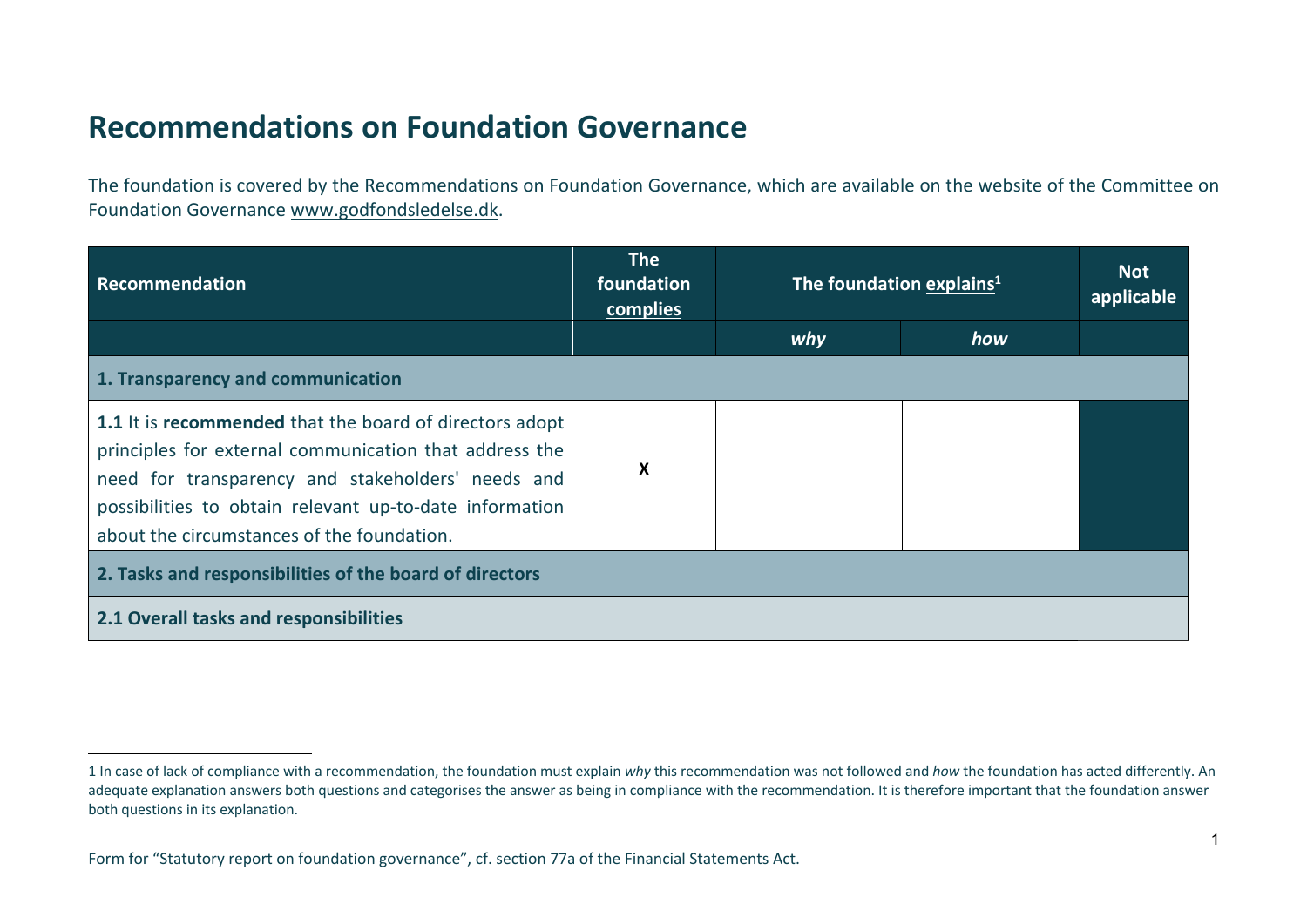| Recommendation                                                                                                                                                                                                                                                                                                                                                   | <b>The</b><br>foundation<br>complies | The foundation explains <sup>1</sup> |     | <b>Not</b><br>applicable |
|------------------------------------------------------------------------------------------------------------------------------------------------------------------------------------------------------------------------------------------------------------------------------------------------------------------------------------------------------------------|--------------------------------------|--------------------------------------|-----|--------------------------|
|                                                                                                                                                                                                                                                                                                                                                                  |                                      | why                                  | how |                          |
| 2.1.1 It is recommended that, in order to secure the<br>activities of the commercial foundation in accordance<br>with the purposes and interests of the foundation, the<br>board of directors should, at least once a year, take a<br>position on the overall strategy and distribution policy of<br>the foundation on the basis of the articles of association. | $\boldsymbol{\mathsf{x}}$            |                                      |     |                          |
| 2.1.2 It is recommended that the board of directors<br>regularly address whether the foundation's asset<br>management is in line with the purpose of the foundation<br>and its long- and short-term needs.                                                                                                                                                       | X                                    |                                      |     |                          |
| 2.2 Chairman and vice-chairman of the board of directors                                                                                                                                                                                                                                                                                                         |                                      |                                      |     |                          |
| 2.2.1 It is recommended that the chairman of the board<br>of directors organise, convene and chair meetings of the<br>board of directors in order to ensure effective board work<br>and to establish the best conditions for the work of the<br>board members, individually and collectively.                                                                    | X                                    |                                      |     |                          |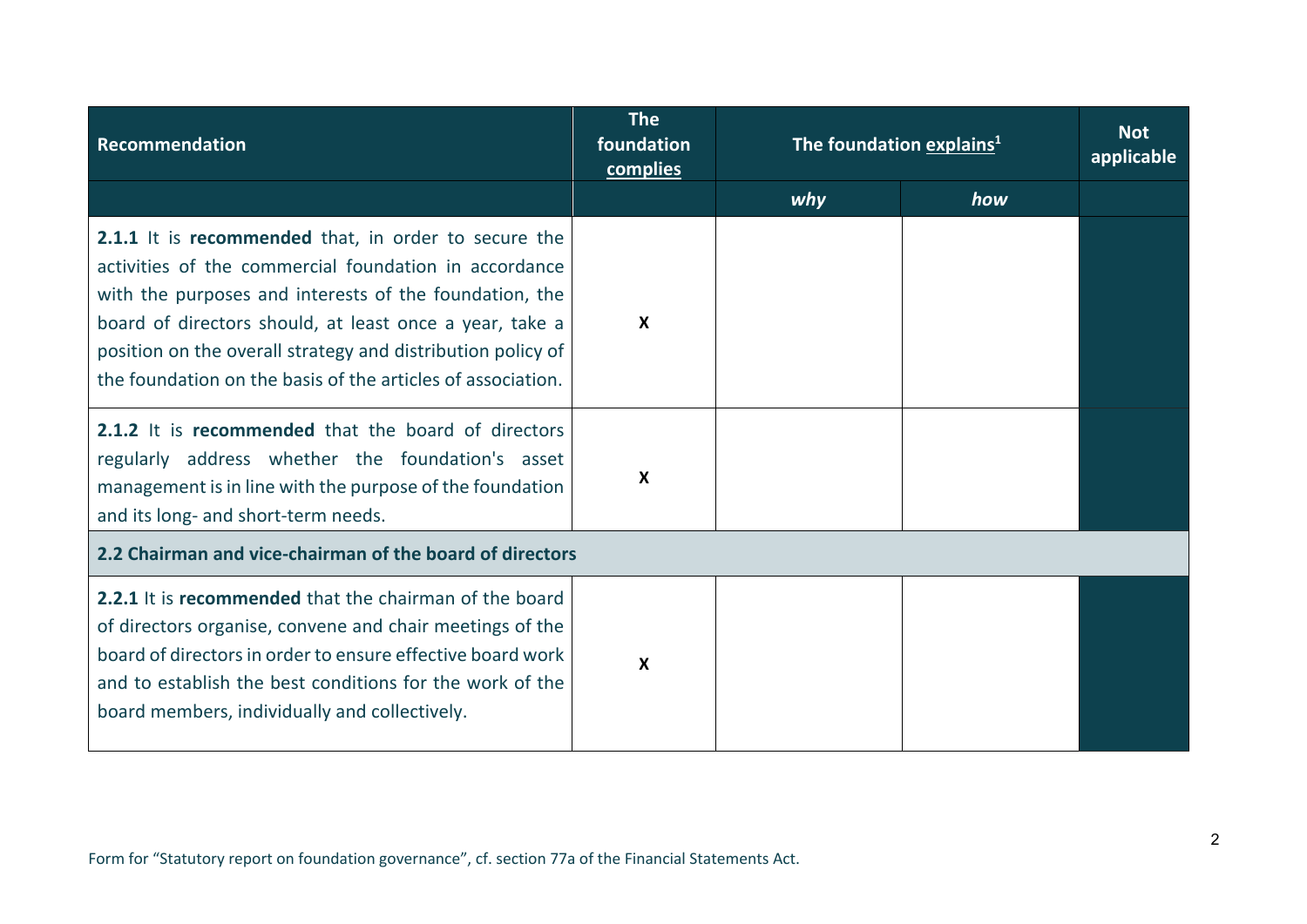| Recommendation                                                                                                                                                                                                                                                                                                                                                                                                                                                                                                                                                                                        | <b>The</b><br>foundation<br>complies | The foundation explains <sup>1</sup> |     | <b>Not</b><br>applicable |
|-------------------------------------------------------------------------------------------------------------------------------------------------------------------------------------------------------------------------------------------------------------------------------------------------------------------------------------------------------------------------------------------------------------------------------------------------------------------------------------------------------------------------------------------------------------------------------------------------------|--------------------------------------|--------------------------------------|-----|--------------------------|
|                                                                                                                                                                                                                                                                                                                                                                                                                                                                                                                                                                                                       |                                      | why                                  | how |                          |
| 2.2.2 It is recommended that if the board of directors, in<br>exceptional cases, asks the chairman of the board of<br>directors to perform special activities for the commercial<br>foundation which extend beyond the duties of chairman,<br>a board resolution to that effect be passed to ensure that<br>the board of directors maintains its independent, general<br>management and control function. Appropriate<br>allocation of responsibilities should be ensured between<br>the chairman, the vice-chairman, the other members of<br>the board of directors and the executive board, if any. | $\mathbf{x}$                         |                                      |     |                          |
| 2.3 Composition and organisation of the board of directors                                                                                                                                                                                                                                                                                                                                                                                                                                                                                                                                            |                                      |                                      |     |                          |
| 2.3.1 It is recommended that the board of directors<br>regularly, and at least every second year, assess and<br>stipulate the competences that the board of directors<br>needs to possess in order to best perform the tasks<br>incumbent upon the board of directors.                                                                                                                                                                                                                                                                                                                                | X                                    |                                      |     |                          |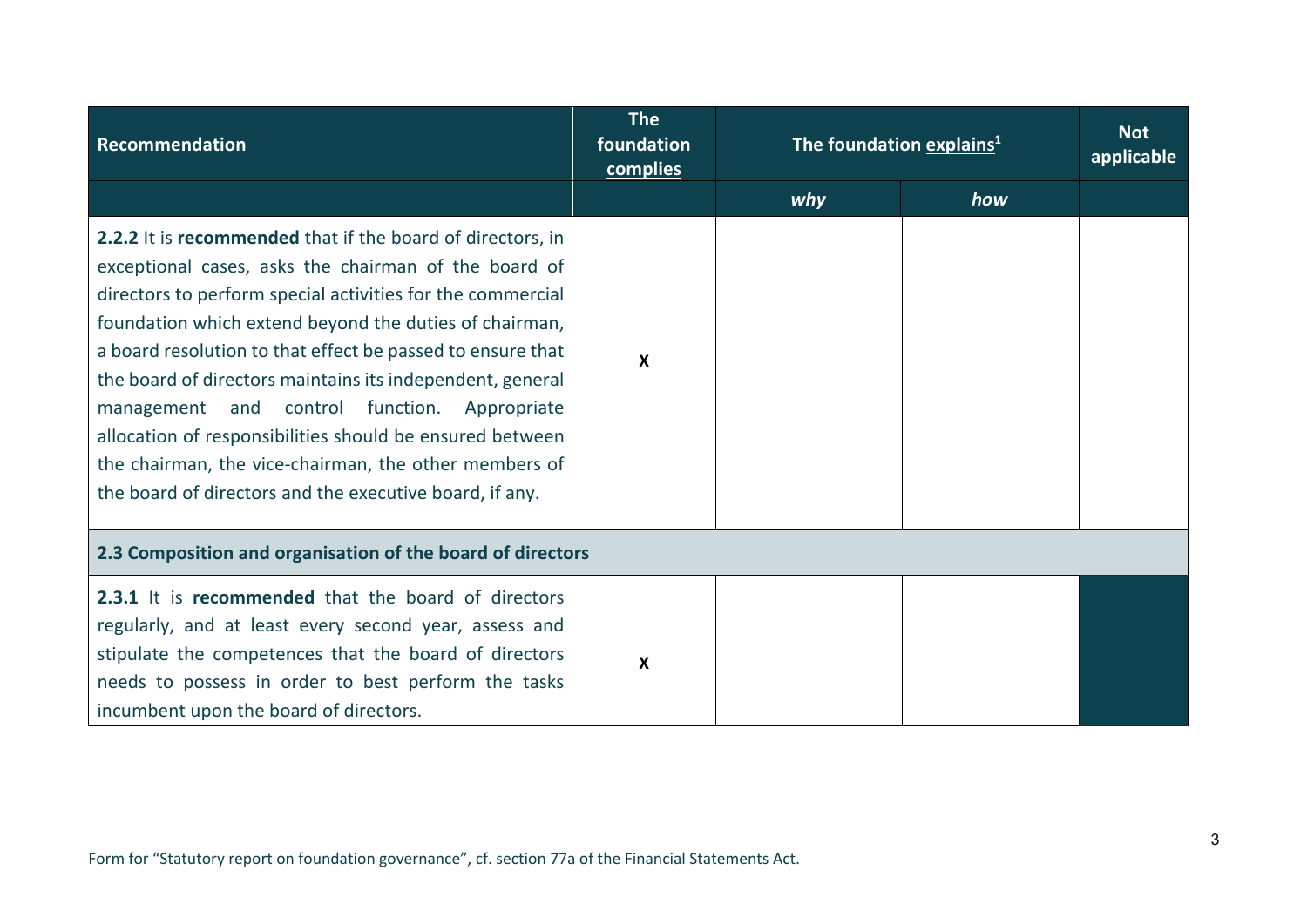| Recommendation                                                                                                                                                                                                                                                                                                                                                                                                                                                    | <b>The</b><br>foundation<br>complies | The foundation explains <sup>1</sup> |     | <b>Not</b><br>applicable |
|-------------------------------------------------------------------------------------------------------------------------------------------------------------------------------------------------------------------------------------------------------------------------------------------------------------------------------------------------------------------------------------------------------------------------------------------------------------------|--------------------------------------|--------------------------------------|-----|--------------------------|
|                                                                                                                                                                                                                                                                                                                                                                                                                                                                   |                                      | why                                  | how |                          |
| 2.3.2 It is recommended that, with due respect of any<br>right in the articles of association to make appointments,<br>the board of directors approves a structured, thorough<br>and transparent process for selection and nomination of<br>candidates for the board of directors.                                                                                                                                                                                | X                                    |                                      |     |                          |
| 2.3.3 It is recommended that members of the board of<br>directors are appointed on the basis of their personal<br>qualities and competences, taking into account the<br>collective competences of the board, and when<br>composing and nominating new members of the board<br>the need for introducing new talent is weighed against<br>the need for continuity and the need for diversity in<br>relation to commercial and grants experience, age and<br>gender. | X                                    |                                      |     |                          |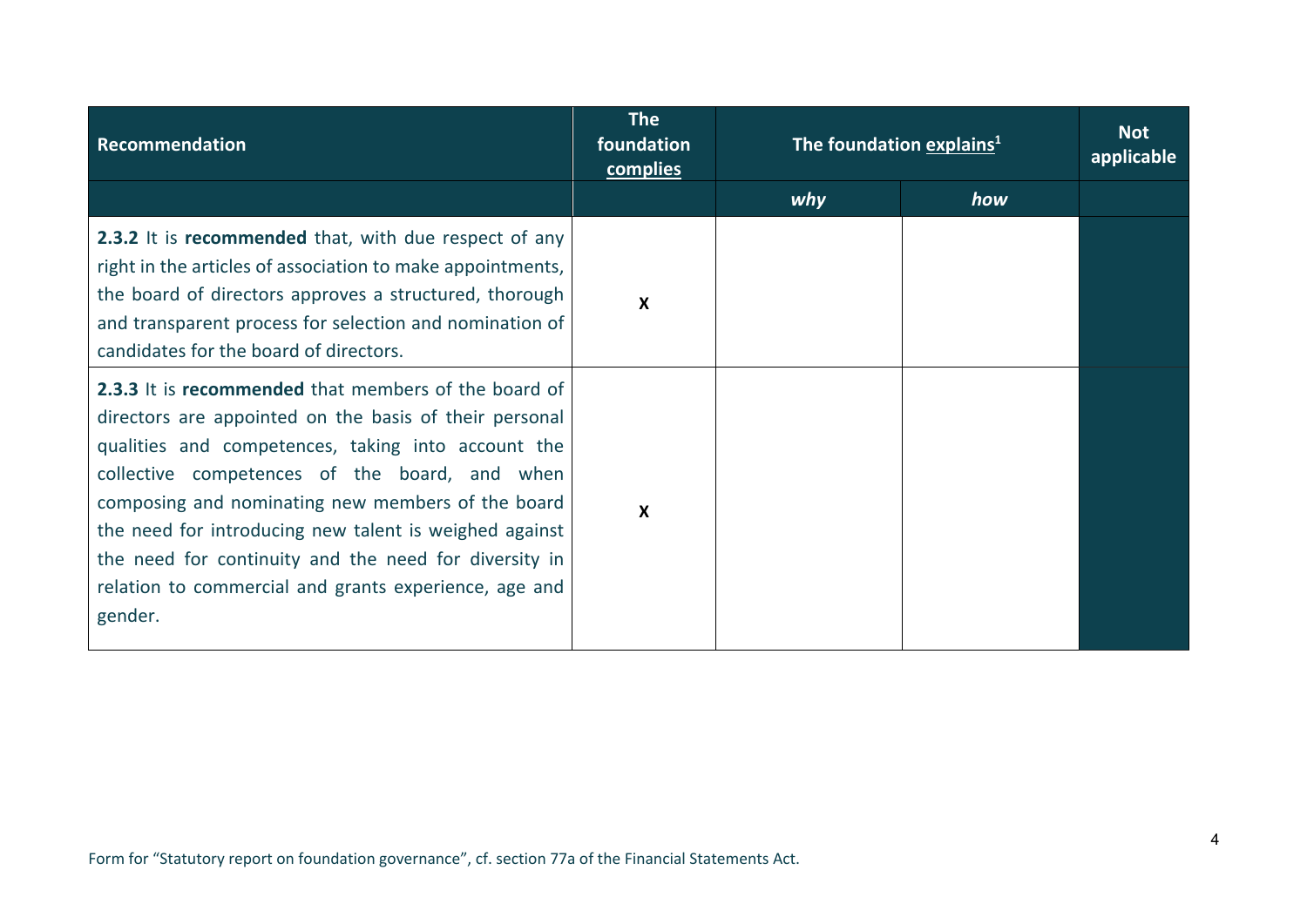| Recommendation                                                                                                                                                                                                                                                                                                                                                                                                                                                                                                                                                                                                                                                                                                                                                                                                                                                                                     | <b>The</b><br>foundation<br>complies | The foundation explains <sup>1</sup> |     | <b>Not</b><br>applicable |
|----------------------------------------------------------------------------------------------------------------------------------------------------------------------------------------------------------------------------------------------------------------------------------------------------------------------------------------------------------------------------------------------------------------------------------------------------------------------------------------------------------------------------------------------------------------------------------------------------------------------------------------------------------------------------------------------------------------------------------------------------------------------------------------------------------------------------------------------------------------------------------------------------|--------------------------------------|--------------------------------------|-----|--------------------------|
|                                                                                                                                                                                                                                                                                                                                                                                                                                                                                                                                                                                                                                                                                                                                                                                                                                                                                                    |                                      | why                                  | how |                          |
| 2.3.4 It is recommended that in the management<br>commentary in the annual report and on the commercial<br>foundation's website, if any, there is an account of the<br>composition of the board of directors, including its<br>diversity, and that the following information is provided<br>on each board member:<br>the name and position of the member,<br>$\bullet$<br>the age and gender of the member,<br>date of original appointment to the board whether<br>the member has been re-elected, and expiry of the<br>current election period,<br>any special competences possessed by the<br>member,<br>other managerial positions held by the member,<br>including positions on executive boards, boards of<br>directors and supervisory boards and board<br>committees in Danish and foreign foundations,<br>enterprises and institutions, as well as other<br>demanding organisation tasks, | $\boldsymbol{\mathsf{X}}$            |                                      |     |                          |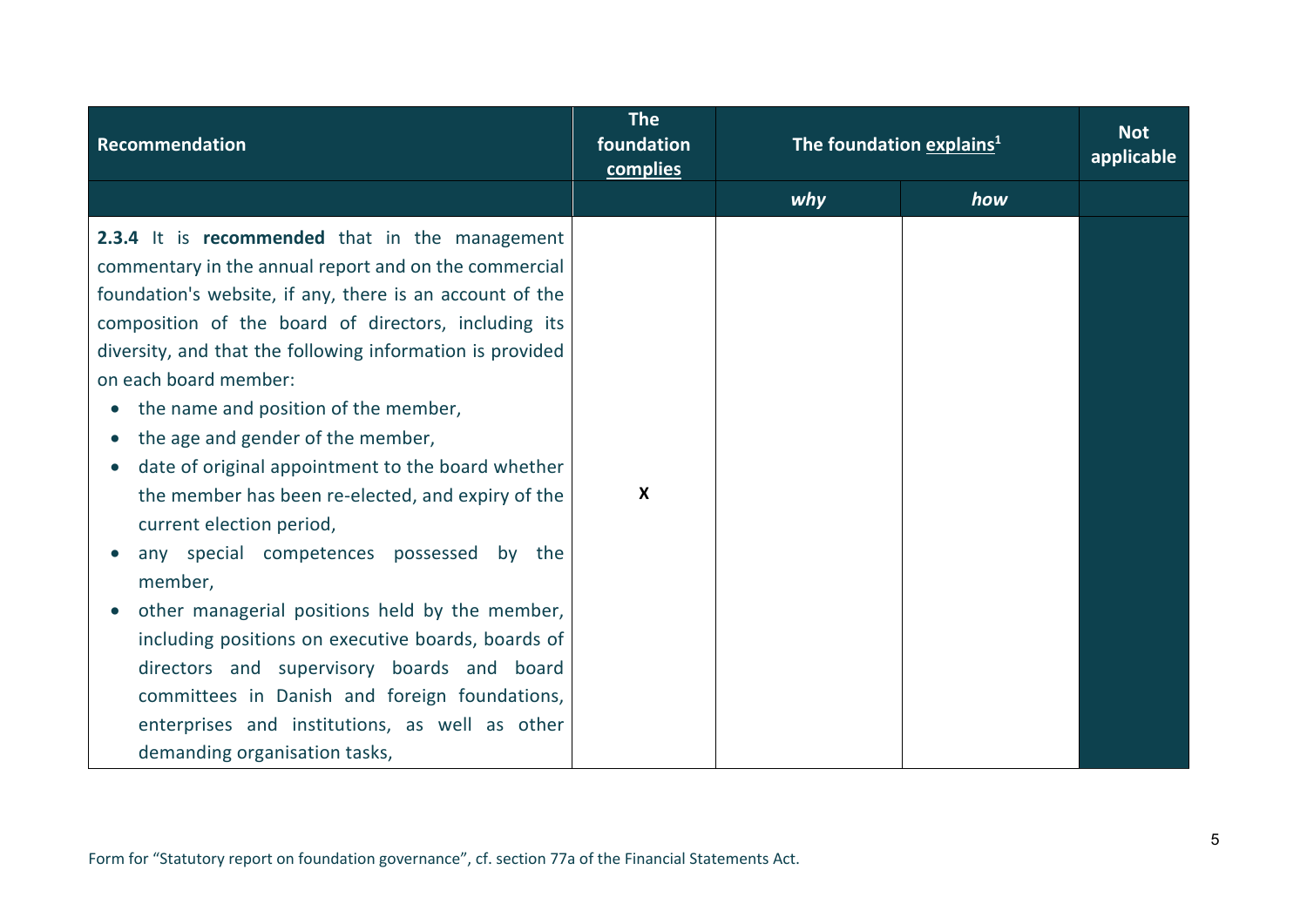| Recommendation                                                                                                                                                                                                                                                                           | <b>The</b><br>foundation<br>complies | The foundation explains <sup>1</sup> |     | <b>Not</b><br>applicable |
|------------------------------------------------------------------------------------------------------------------------------------------------------------------------------------------------------------------------------------------------------------------------------------------|--------------------------------------|--------------------------------------|-----|--------------------------|
|                                                                                                                                                                                                                                                                                          |                                      | why                                  | how |                          |
| whether the member owns shares, options,<br>similar in the foundation's<br>warrants<br>and<br>subsidiaries and/or associated companies,<br>whether the member has been appointed by<br>authorities/providers of grants etc., and<br>whether the member is considered independent.        |                                      |                                      |     |                          |
| 2.3.5 It is recommended that the majority of the<br>members of the board of directors of the commercial<br>foundation are not also members of the board of<br>directors or executive board of the foundation's<br>subsidiary(ies), unless it is a fully owned actual holding<br>company. | $\mathbf{x}$                         |                                      |     |                          |
| 2.4 Independence                                                                                                                                                                                                                                                                         |                                      |                                      |     |                          |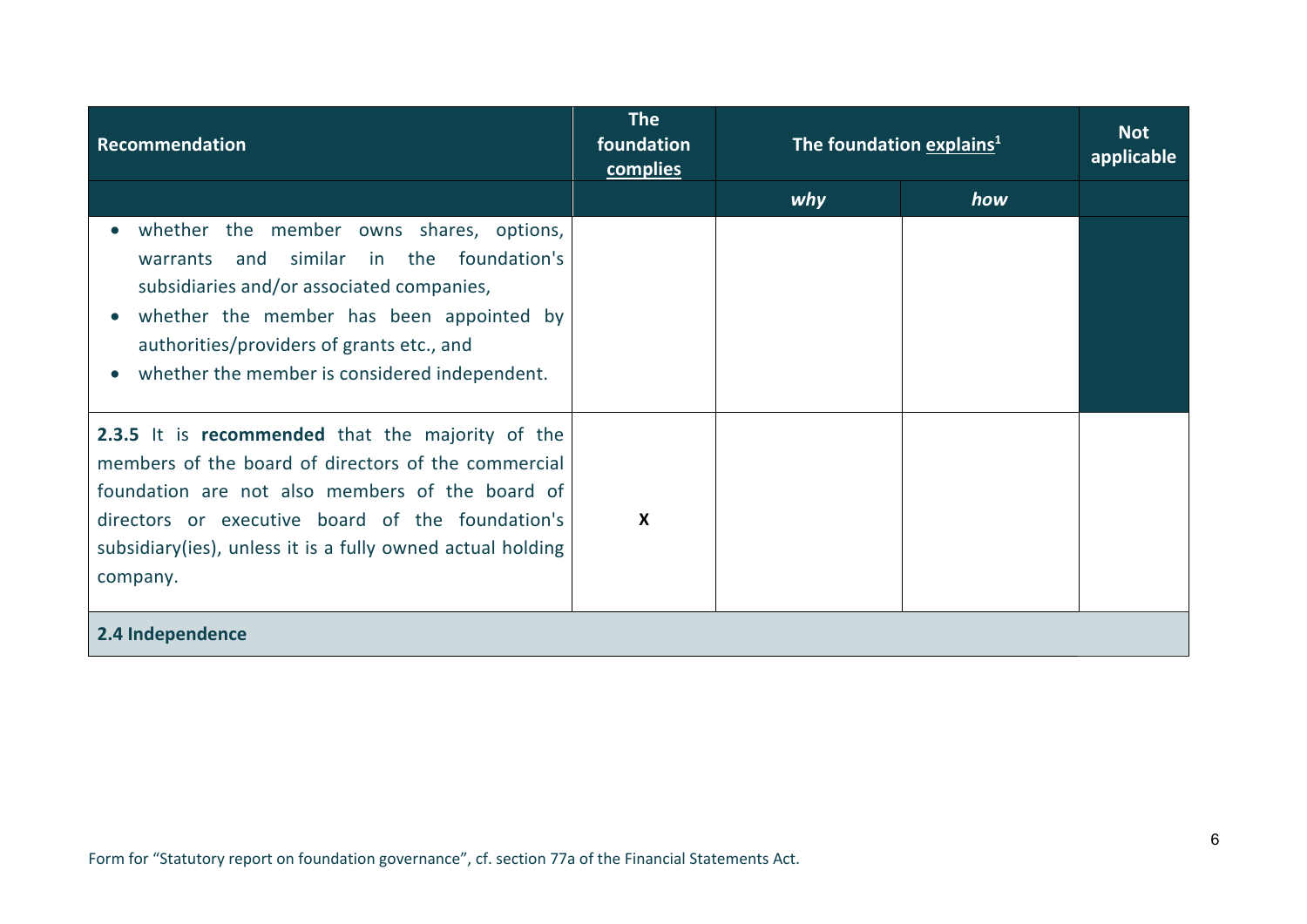| Recommendation                                                                                                                                                                                                                                | <b>The</b><br>foundation<br>complies | The foundation explains <sup>1</sup> |     | <b>Not</b><br>applicable |
|-----------------------------------------------------------------------------------------------------------------------------------------------------------------------------------------------------------------------------------------------|--------------------------------------|--------------------------------------|-----|--------------------------|
|                                                                                                                                                                                                                                               |                                      | why                                  | how |                          |
| 2.4.1 It is recommended that an appropriate proportion<br>of the board of directors be independent.                                                                                                                                           |                                      |                                      |     |                          |
| board of directors<br>(excluding)<br>lf.<br>the<br>employee<br>representatives) is composed of                                                                                                                                                |                                      |                                      |     |                          |
| up to four members, at least one member should be<br>independent,<br>between five and eight members, at least two<br>members should be independent, or<br>nine to eleven members, at least three members<br>should be independent, and so on. | $\boldsymbol{\mathsf{X}}$            |                                      |     |                          |
| To be considered independent, this person may not, for<br>example:                                                                                                                                                                            |                                      |                                      |     |                          |
| be or within the past three years have been member<br>of the executive board, or senior employee in the<br>foundation, or an essential subsidiary or associated<br>company to the foundation,                                                 |                                      |                                      |     |                          |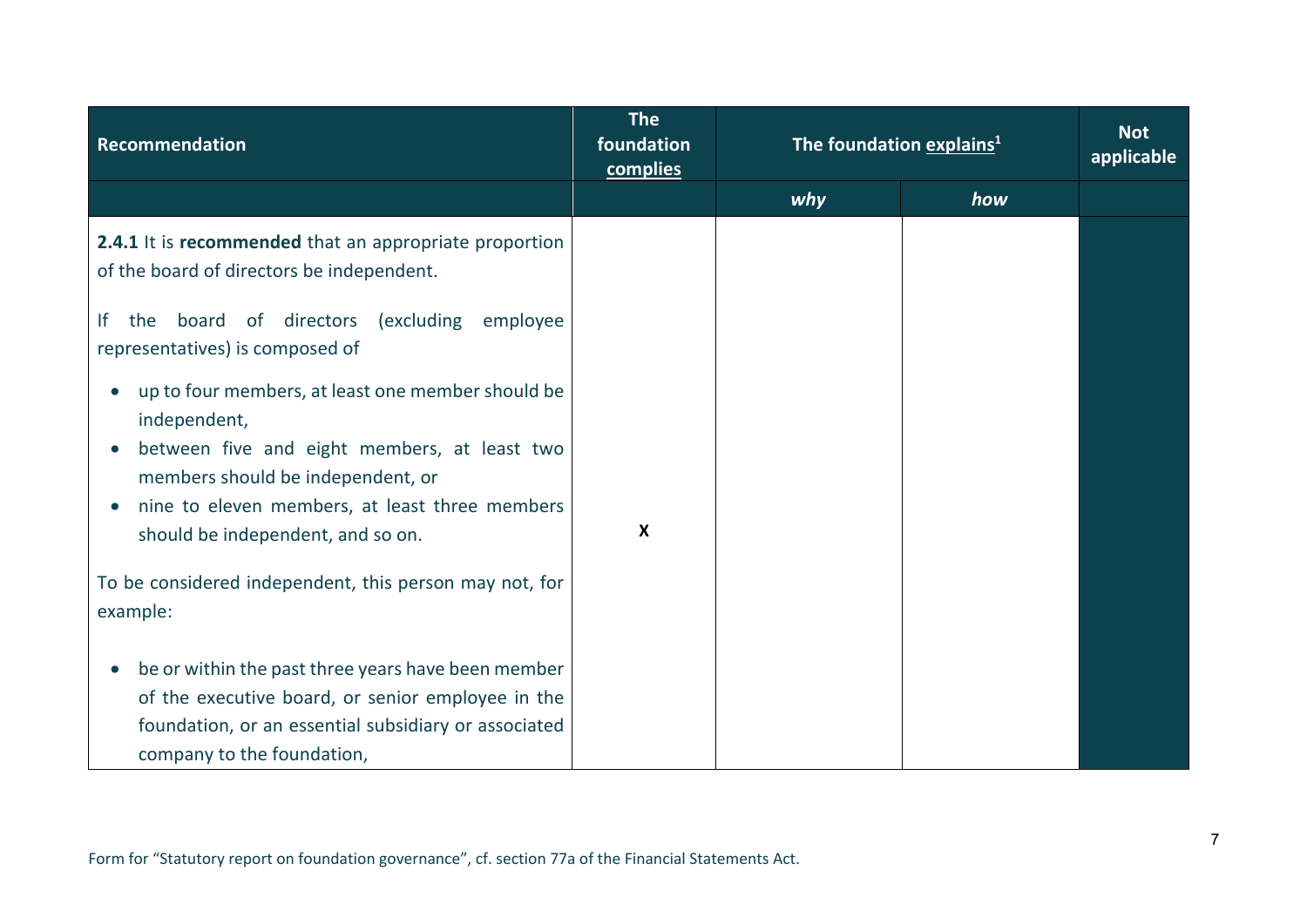| Recommendation                                          | <b>The</b><br>foundation<br>complies | The foundation explains <sup>1</sup> |     | <b>Not</b><br>applicable |
|---------------------------------------------------------|--------------------------------------|--------------------------------------|-----|--------------------------|
|                                                         |                                      | why                                  | how |                          |
| within the past five years have received larger         |                                      |                                      |     |                          |
| emoluments, including distributions or other            |                                      |                                      |     |                          |
| benefits from the foundation/group or a subsidiary      |                                      |                                      |     |                          |
| or associated company to the foundation in other        |                                      |                                      |     |                          |
| capacity than as member of the board of directors       |                                      |                                      |     |                          |
| or executive board of the foundation,                   |                                      |                                      |     |                          |
| within the past year have had a significant business    |                                      |                                      |     |                          |
| relationship (e.g. personal or indirectly as partner or |                                      |                                      |     |                          |
| employee, shareholder, customer, supplier or            |                                      |                                      |     |                          |
| member of the executive management of                   |                                      |                                      |     |                          |
| companies with corresponding connection) with the       |                                      |                                      |     |                          |
| foundation/group or a subsidiary or associated          |                                      |                                      |     |                          |
| company to the foundation,                              |                                      |                                      |     |                          |
| be or within the past three years have been             |                                      |                                      |     |                          |
| employed or partner at the external auditor,            |                                      |                                      |     |                          |
| have been a member of the board of directors or         |                                      |                                      |     |                          |
| executive board of the foundation for more than 12      |                                      |                                      |     |                          |
| years,                                                  |                                      |                                      |     |                          |
|                                                         |                                      |                                      |     |                          |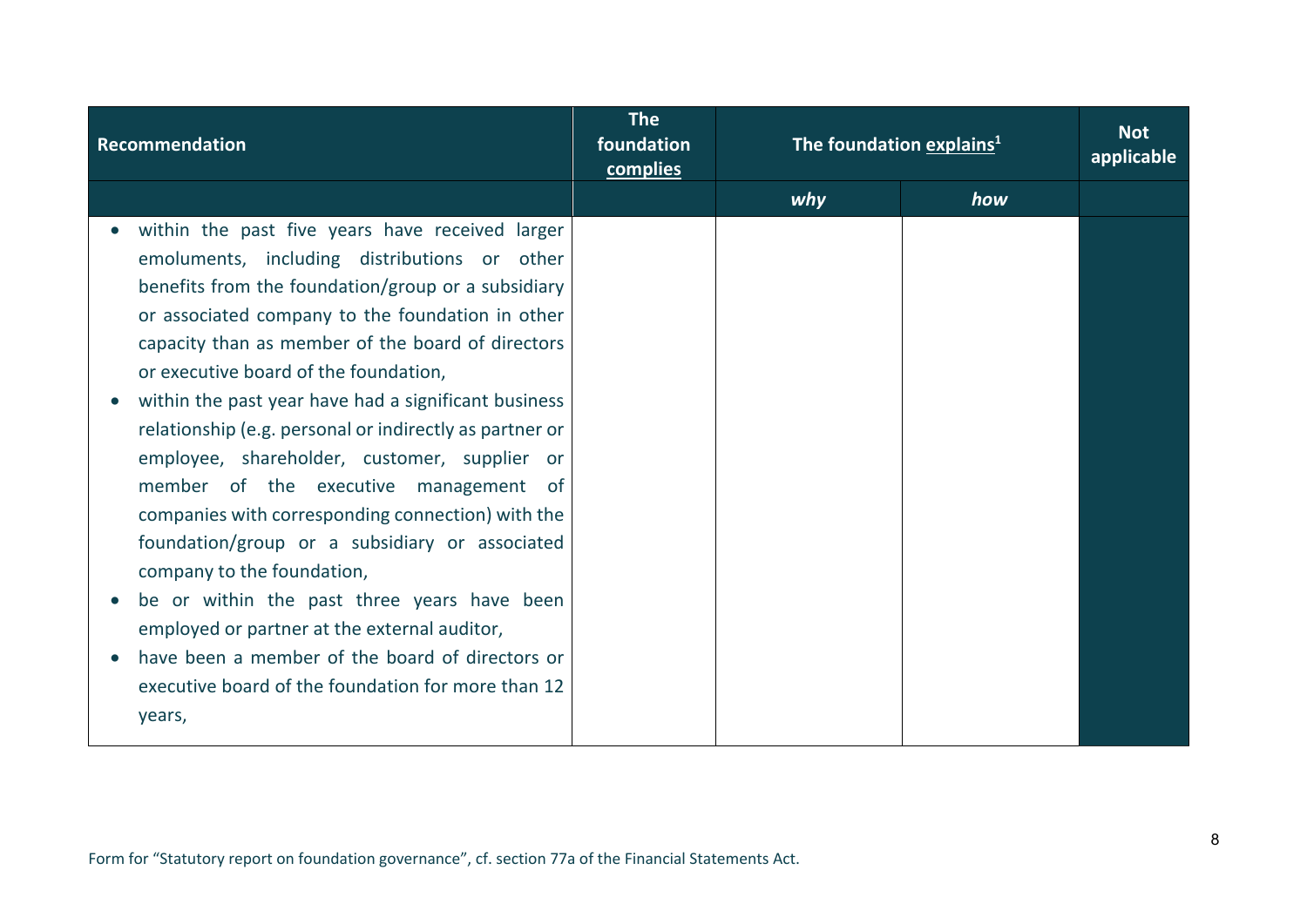| Recommendation                                                                                                                                                                                                                                                                                                                                                                                                                                                                                                           | <b>The</b><br>foundation<br>complies | The foundation explains <sup>1</sup> |     | <b>Not</b><br>applicable |
|--------------------------------------------------------------------------------------------------------------------------------------------------------------------------------------------------------------------------------------------------------------------------------------------------------------------------------------------------------------------------------------------------------------------------------------------------------------------------------------------------------------------------|--------------------------------------|--------------------------------------|-----|--------------------------|
|                                                                                                                                                                                                                                                                                                                                                                                                                                                                                                                          |                                      | why                                  | how |                          |
| be a close relative of, or in some other way be<br>especially close to, persons who are not considered<br>independent,<br>be the founder or a significant donor if the purpose<br>of the foundation is to grant support to this person's<br>family or others who are especially close to this<br>person, or<br>be a member of the management of an organisation,<br>another foundation or similar, which receives or<br>repeatedly within the past five years has received<br>significant donations from the foundation. |                                      |                                      |     |                          |
| 2.5 Appointment period                                                                                                                                                                                                                                                                                                                                                                                                                                                                                                   |                                      |                                      |     |                          |
| 2.5.1 It is recommended that members of the board of<br>directors be appointed for a minimum period of two<br>years and a maximum period of four years.                                                                                                                                                                                                                                                                                                                                                                  | $\boldsymbol{\mathsf{X}}$            |                                      |     |                          |
| 2.5.2 It is recommended that an age limit for members of<br>the board of directors be set, which is published in the<br>management commentary or on the foundation's<br>website.                                                                                                                                                                                                                                                                                                                                         | X                                    |                                      |     |                          |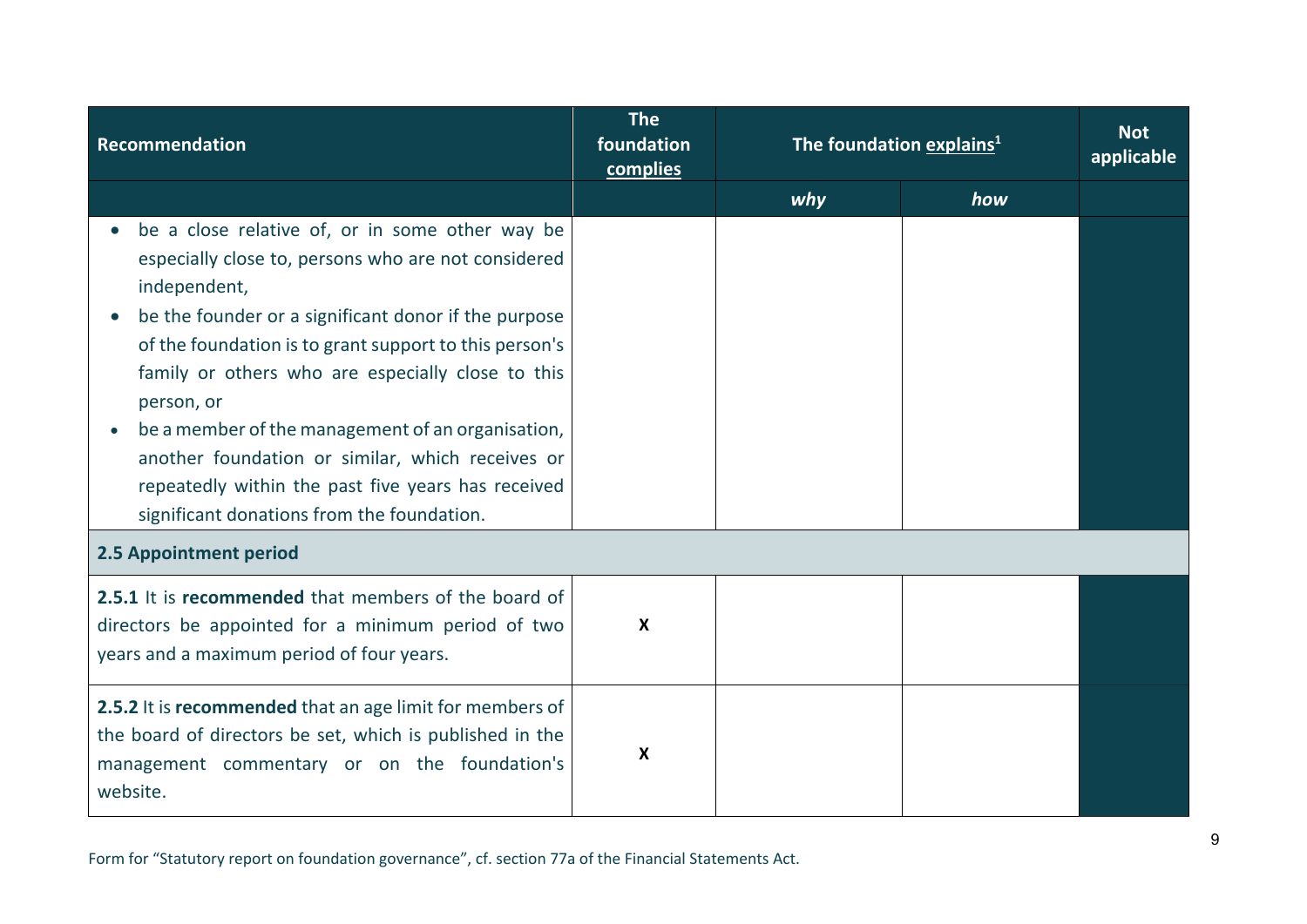| Recommendation                                                                                                                                                                                                                                                                                                                                  | <b>The</b><br>foundation<br>complies | The foundation explains <sup>1</sup> |     | <b>Not</b><br>applicable |
|-------------------------------------------------------------------------------------------------------------------------------------------------------------------------------------------------------------------------------------------------------------------------------------------------------------------------------------------------|--------------------------------------|--------------------------------------|-----|--------------------------|
|                                                                                                                                                                                                                                                                                                                                                 |                                      | why                                  | how |                          |
| 2.6 Evaluation of the performance of the board of directors and executive board                                                                                                                                                                                                                                                                 |                                      |                                      |     |                          |
| 2.6.1 It is recommended that the board of directors<br>establish an evaluation procedure in which the board of<br>directors, the chairman and the contributions and<br>performance of individual members are evaluated<br>annually, and the result is discussed by the board of<br>directors.                                                   | $\boldsymbol{\mathsf{X}}$            |                                      |     |                          |
| 2.6.2 It is recommended that once a year the board of<br>directors evaluate the work and performance of the<br>executive board and/or the administrator (where<br>relevant) in accordance with predefined clear criteria.                                                                                                                       | $\boldsymbol{X}$                     |                                      |     |                          |
| 3. Remuneration of management                                                                                                                                                                                                                                                                                                                   |                                      |                                      |     |                          |
| <b>3.1.1</b> It is recommended that the members of the board<br>of directors of commercial foundations be remunerated<br>with a fixed remuneration and that members of an<br>executive board, if any, be remunerated with a fixed<br>remuneration, possibly combined with a bonus which<br>should not be dependent upon accounting results. The | $\boldsymbol{X}$                     |                                      |     |                          |